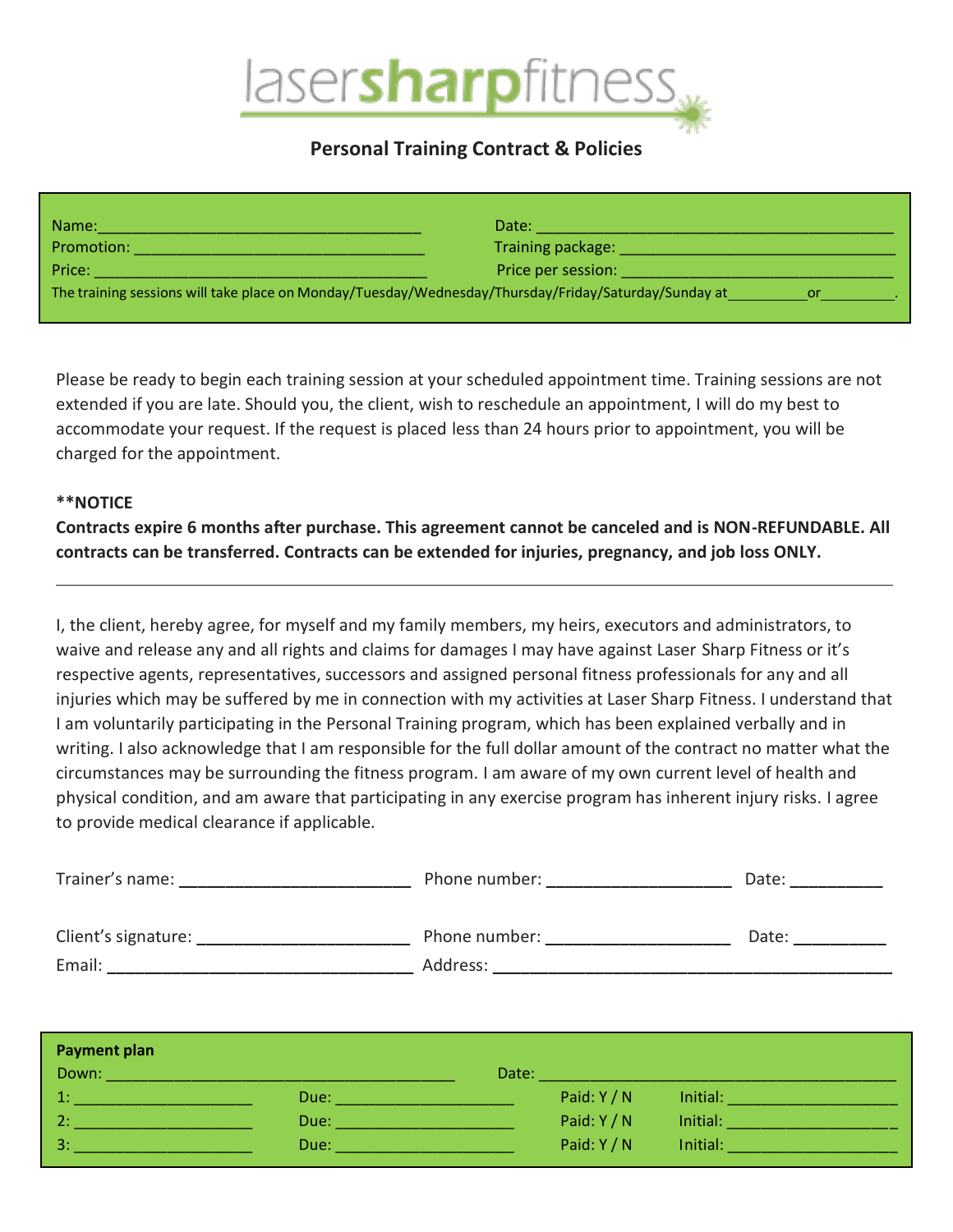

## CONSENT AND ASSUMPTION OF RISK FOR

## **Personal Trainer** AND EVALUATION AND PHYSICAL FITNESS PROGRAMS

### I, \_\_\_\_\_\_\_\_\_\_\_\_\_\_\_\_\_\_\_\_\_\_\_\_\_\_\_\_\_\_\_\_\_\_\_\_\_\_\_\_\_\_\_\_ , DESIRE TO USE THE SERVICES OF A PERSONAL TRAINING

PROGESSIONAL provided by Laser Sharp Fitness. I understand that working with a personal fitness professional will involve a physical fitness program which may include testing procedures (such as body fat %, circumference, cardiorespiratory, strength, flexibility, and other such testing procedures), aerobic activities (such as treadmill walking/running, bicycle riding, rowing machine exercise, group aerobic activity, swimming and other such activities), calisthenics and weight lifting to improve muscular strength and endurance, and flexibility exercises to improve joint range of motion.

I understand that the reaction of the heart, lungs and blood vessel system to such exercise cannot always be predicted with accuracy. I know that during or following exercise there is a risk that I may experience abnormal blood pressure or heart rate, ineffective functioning of the heart, and in rare instances, heart attacks. Use of the weightlifting equipment, and engaging in heavy body calisthenics, can lead to musculoskeletal strains, pain and injury.

I also understand that a program of regular exercise for the heart and lungs, muscles, and joints, has many associated benefits. These may include a decrease in body fat, improvement in blood fats and blood pressure, improvement in psychological function and a decrease in risk of heart disease. The amount and degree of benefits experienced will be relative to the adherence of an exercise program based on prescribed amounts of intensity, duration, frequency, progression and types of activity.

I have read the above information and I understand the potential risks and benefits of working with a personal fitness professional and I voluntarily agree to assume such risks. In consideration of Laser Sharp Fitness providing me with a personal fitness professional, I, for myself, my heirs and assigns, hereby release and hold harmless Laser Sharp Fitness, and the personal fitness professional from any claims, demands and causes of action of any kind. Further, I hereby release Laser Sharp Fitness and the personal fitness professional from any liability now and in the future relating to any illness, soreness, or injury, however caused, occurring during or after my participation in the exercise program.

Signature **Date**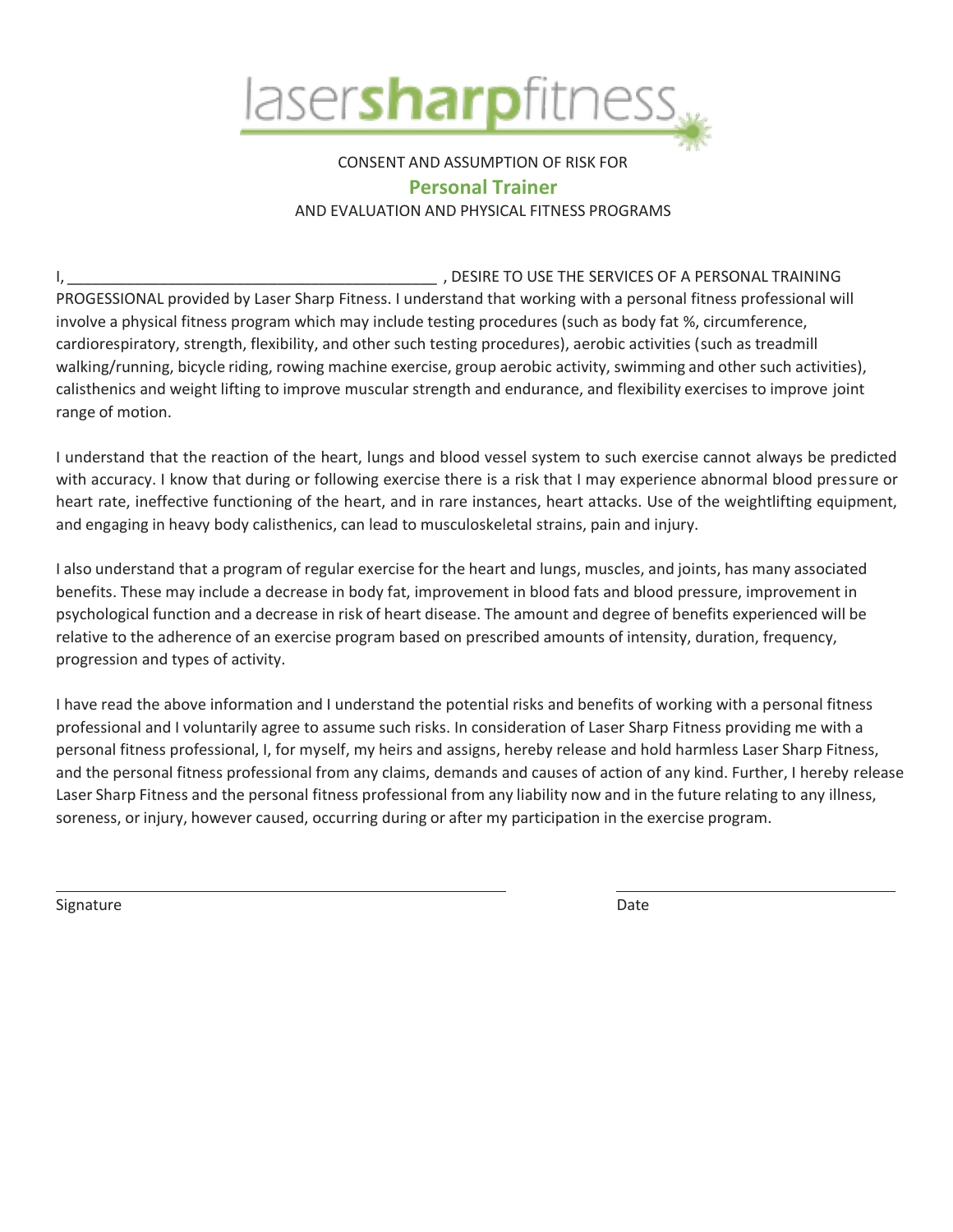

# Health History Questionnaire

### **This Form and Your Confidentiality**

This health history form is your opportunity to provide information that will assist our personal fitness professionals in evaluating your current level of health fitness. Laser Sharp Fitness will maintain this form and the information you provide in a manner that assures your confidentiality. Any information you provide will be available only to the personal fitness professionals of Laser Sharp Fitness and will be used solely in conjunction with planning and developing health and fitness programs.

| <b>Basic Information</b>  |         |               |         |               |  |
|---------------------------|---------|---------------|---------|---------------|--|
| Name:                     |         | Today's date: |         |               |  |
| Home phone #:             |         | Cell phone #: |         |               |  |
| D.O.B. / Age:             | Height: |               | Weight: |               |  |
| Address:                  |         |               |         |               |  |
| Employer:                 |         | Phone #:      |         |               |  |
| Primary physician's name: |         | Phone #:      |         |               |  |
| Emergency contact's name: |         | Phone #:      |         | Relationship: |  |

#### **Health History**

Please indicate your history related to each of the following conditions by checking the appropriate box. If you have had any condition in the past, please indicate the date in the appropriate space.

| <b>Condition</b>                                                 | <b>Never</b> | <b>Now</b> | Have had (date) |
|------------------------------------------------------------------|--------------|------------|-----------------|
| Heart murmur, clicks, or other cardiac findings                  |              |            |                 |
| Frequent extra, skipped, or rapid heart beats/palpitations       |              |            |                 |
| Heart attack, coronary bypass, or other cardiac surgery          |              |            |                 |
| Chest pain / angina (especially upon exertion)                   |              |            |                 |
| Currently pregnant                                               |              |            |                 |
| Diagnosed with high blood pressure                               |              |            |                 |
| Leg cramps during exercise                                       |              |            |                 |
| Chronic swollen ankles                                           |              |            |                 |
| Varicose veins                                                   |              |            |                 |
| Frequent dizziness / fainting / shortness of breath / concussion |              |            |                 |
| <b>Blood clot</b>                                                |              |            |                 |
| Severe arthritis                                                 |              |            |                 |
| Orthopedic problem(s) or complaint(s)                            |              |            |                 |
| Chronic back pain / hernia                                       |              |            |                 |
| Musculoskeletal problem(s) or complaint(s)                       |              |            |                 |
| Asthma                                                           |              |            |                 |
| Cancer                                                           |              |            |                 |
| <b>Diabetes</b>                                                  |              |            |                 |
| Epilepsy / seizures                                              |              |            |                 |
| <b>Rheumatic fever</b>                                           |              |            |                 |
| Scarlet fever                                                    |              |            |                 |
| <b>Bronchitis</b>                                                |              |            |                 |
| Stroke                                                           |              |            |                 |
| Pneumonia                                                        |              |            |                 |